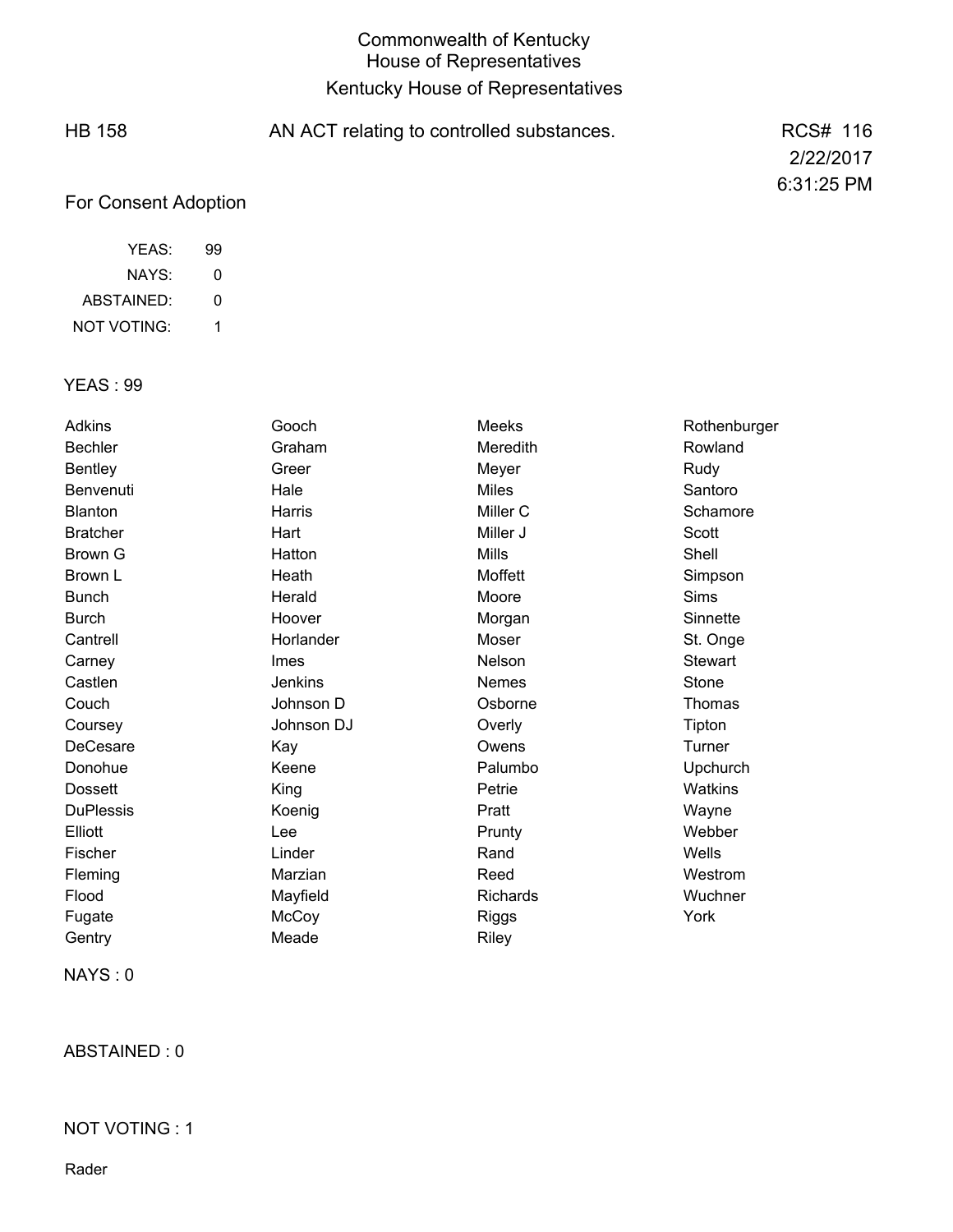| <b>Commonwealth of KY Senate</b> |                        |                             |                                                  |     |                        |              |          |  |
|----------------------------------|------------------------|-----------------------------|--------------------------------------------------|-----|------------------------|--------------|----------|--|
|                                  | <b>CONSENT</b>         |                             | 2017 Regular Session<br>Friday, March 03, 2017   |     |                        | <b>YEA</b>   | 37       |  |
|                                  | <b>Bill: HB 158</b>    |                             |                                                  |     |                        | <b>NAY</b>   | 0        |  |
| Motion to:                       |                        | <b>PASS HB 158 W/ SCS 1</b> |                                                  |     |                        |              |          |  |
|                                  |                        |                             | Title: AN ACT relating to controlled substances. |     |                        | <b>PASS</b>  | $\bf{0}$ |  |
|                                  |                        |                             |                                                  |     |                        |              |          |  |
|                                  |                        | YNP                         |                                                  | YNP |                        |              | YNP      |  |
| <b>*Alvarado</b>                 |                        |                             | *Hornback                                        |     | *Schroder              |              |          |  |
| *Bowen                           |                        |                             | <b>*Humphries</b>                                |     | *Seum                  |              |          |  |
| *Buford                          |                        |                             | Jones                                            |     | *Smith                 |              |          |  |
| *Carpenter                       |                        |                             | *Kerr                                            |     | <i><b>*Stivers</b></i> |              |          |  |
|                                  | <b>*Carroll, Danny</b> |                             | <b>*McDaniel</b>                                 |     | *Thayer                |              |          |  |
| <b>Carroll, Julian</b>           |                        |                             | <b>McGarvey</b>                                  |     | <b>Thomas</b>          |              |          |  |
| <b>Clark</b>                     |                        |                             | *Meredith                                        |     | <b>Turner</b>          |              |          |  |
| *Embry                           |                        |                             | <b>Neal</b>                                      |     | <b>Webb</b>            |              |          |  |
| *Girdler                         |                        |                             | <b>Parrett</b>                                   |     | *West                  |              |          |  |
| <i><b>*Givens</b></i>            |                        |                             | <b>*Raque Adams</b>                              |     |                        | *Westerfield |          |  |
| <b>Harper Angel</b>              |                        |                             | <b>Ridley</b>                                    |     | *Wilson                |              |          |  |
| <b>*Harris</b>                   |                        |                             | <b>*Robinson</b>                                 |     | *Wise                  |              |          |  |
| *Higdon                          |                        |                             | *Schickel                                        |     |                        |              | 10:44 AM |  |